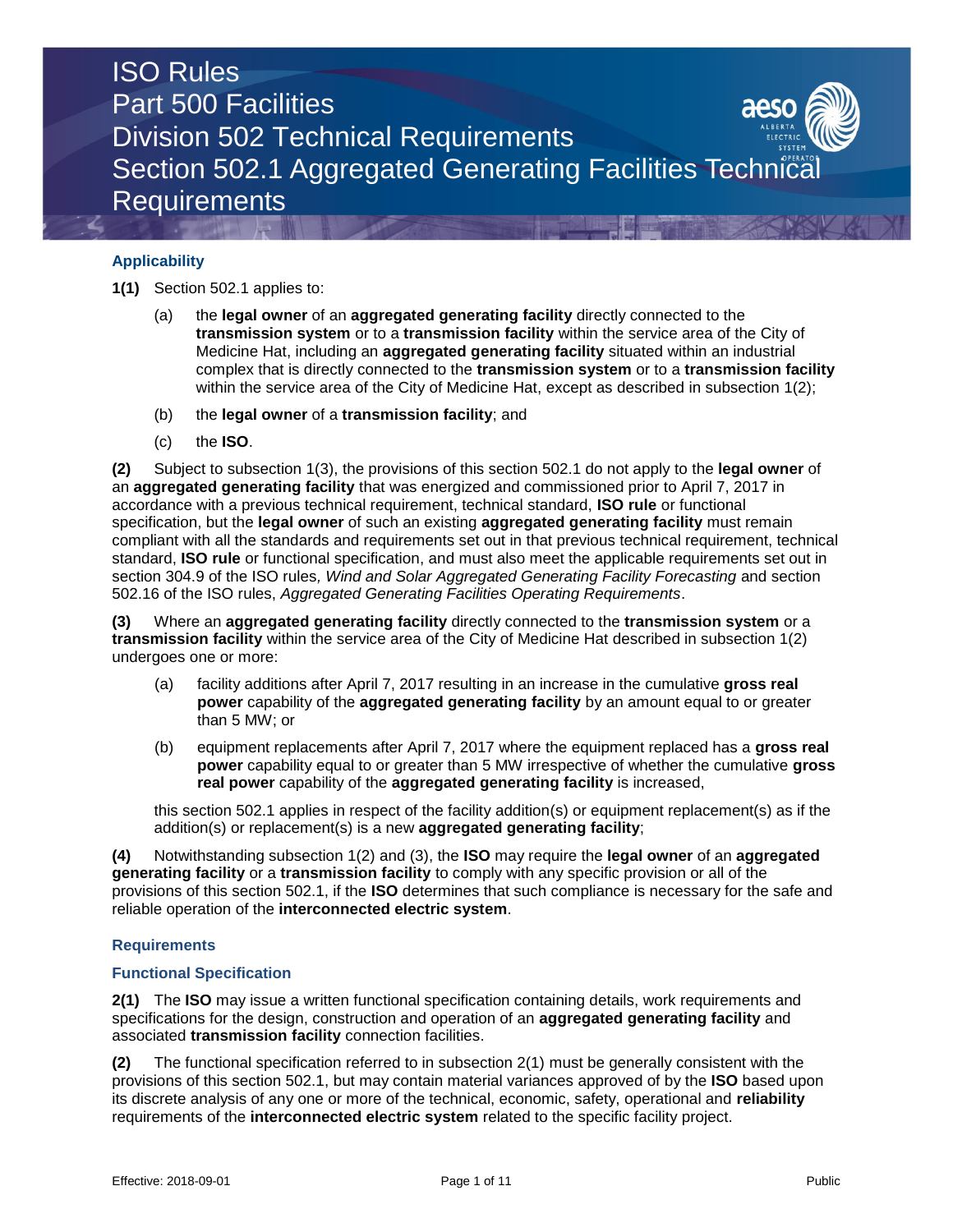# **Maximum Authorized Real Power**

**3(1)** The **legal owner** of an **aggregated generating facility** must, upon receiving a request from the **ISO**, determine the **maximum authorized real power** for the **aggregated generating facility** and provide this value to the **ISO**.

**(2)** The **legal owner** of an **aggregated generating facility** must consider the **aggregated generating facility** capability and limitations under optimal conditions when determining the **maximum authorized real power** for the **aggregated generating facility**.

# **Reactive Power Requirements**

**4(1)** For the purposes of determining the dynamic **reactive power** requirements of this section 502.1, the **legal owner** of an **aggregated generating facility** must determine the root mean square phase-to-phase voltage value at the **collector bus** of the **aggregated generating facility**, to be used as the 1.00 per unit voltage value.

**(2)** An **aggregated generating facility** and any external dynamic **reactive power** resources approved under subsection 4(6) must have the capability to operate by both:

- (a) manual control of the set point of the **voltage regulating system** of the **aggregated generating facility**; and
- (b) automated action of the **voltage regulating system** of the **aggregated generating facility**.

**(3)** Subject to subsection 4(5), the dynamic **reactive power** capability of the **aggregated generating facility** must be in compliance with the following minimum requirements:

- (a) 0.90 **power factor**, supplying dynamic **reactive power**; and
- (b) 0.95 **power factor**, absorbing dynamic **reactive power**;

based on the **maximum authorized real power** of the **aggregated generating facility** over the entire **real power** operating range, down to the applicable minimum **gross real power**.

**(4)** Subject to subsection 4(5), an **aggregated generating facility** must not have limiters set to reduce the dynamic **reactive power** capability set out in subsection 4(3).

**(5)** The **legal owner** of an **aggregated generating facility** that has the capability to meet the dynamic **reactive power** requirements of this subsection 4 but that has stability concerns must submit in writing to the **ISO**:

- (a) a request for a variance allowing for the reduction in the dynamic **reactive power** capability requirement set out in subsection 4(3)(b) due to **aggregated generating facility** stability concerns; and
- (b) a detailed study in support of the request, which is specific to the **aggregated generating facility** at its location and completed by a qualified professional engineer, demonstrating that the dynamic **reactive power** capability set out in subsection 4(3)(b) should be reduced by a limiter because that dynamic **reactive power** capability will cause the **aggregated generating facility** to become unstable.

**(6)** The **legal owner** of an **aggregated generating facility** without the capability to meet the dynamic **reactive power** capability set out in subsection 4(3) must submit to the **ISO** in writing a request for a variance allowing for the use of an external dynamic **reactive power** resource to compensate for the lack of capability, such that the combined capability of the **aggregated generating facility** and the external dynamic **reactive power** resource meets the requirements of subsection 4(3).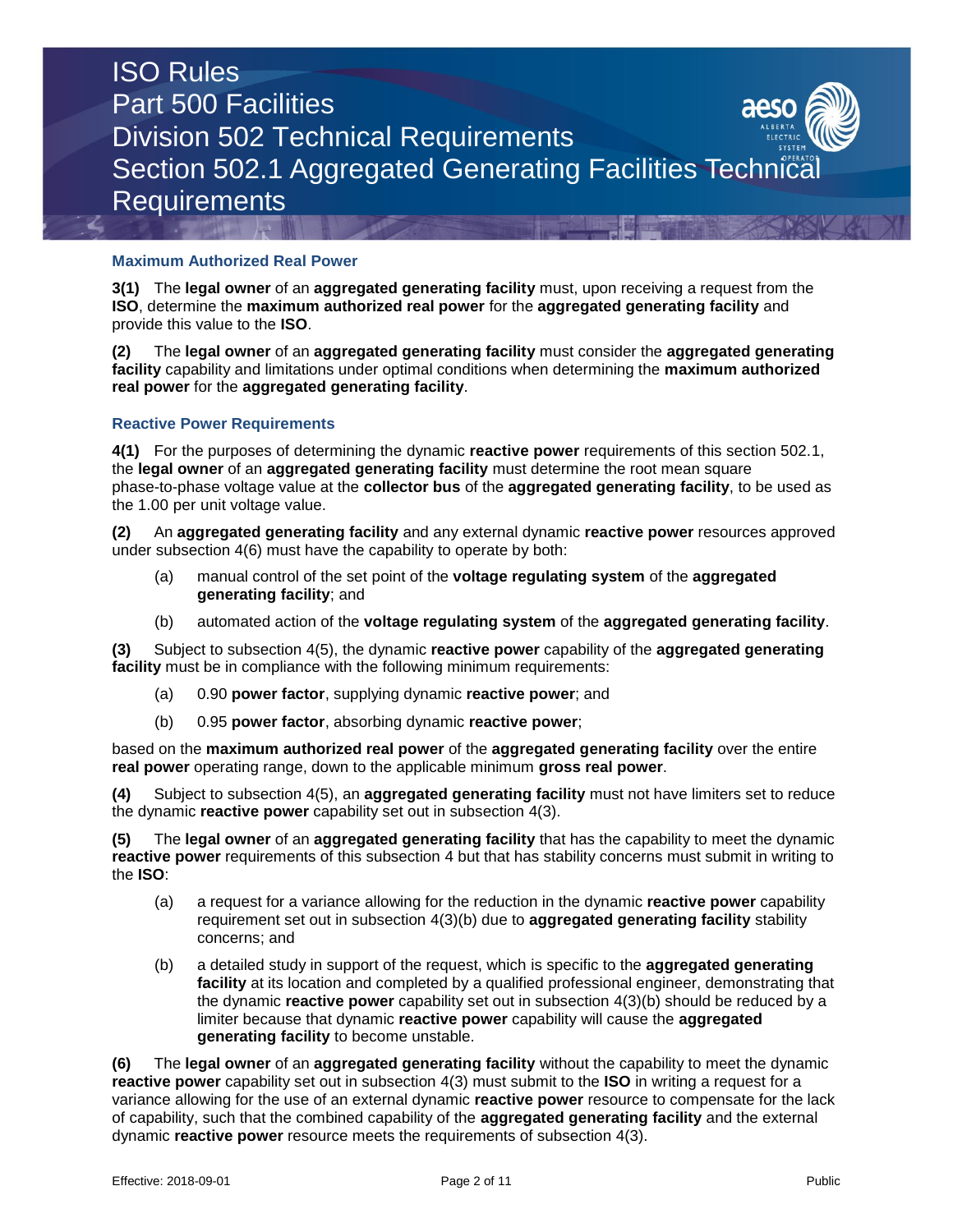# **Voltage Ride-Through Requirements**

**5(1)** For the purposes of determining the voltage ride-through requirements of this section 502.1, the **legal owner** of an **aggregated generating facility** must determine the root mean square phase-to-phase voltage value at the high voltage side of the **transmission system** step-up transformer of the **aggregated generating facility**, to be used as the 1.00 per unit voltage value.

**(2)** The **legal owner** of an **aggregated generating facility** must ensure the **aggregated generating facility** is designed to meet all of the following voltage ride-through requirements:

- (a) continuous operation greater than or equal to 0.90 and less than or equal to 1.10 per unit of the voltage value determined under subsection 5(1);
- (b) not tripping or going off-line, as a result of a voltage dip or a post-transient voltage deviation resulting from a **disturbance** on **transmission facilities**, on any phase or combination of phases at or beyond the **point of connection**, in accordance with the timing requirements of Appendix 1; and
- (c) the amount of time that the voltage of the **aggregated generating facility** remains at 0.0 per unit must be at least the **normal clearing** time for a three (3) phase fault at the specific location where the **aggregated generating facility** is connected to the **transmission system** or to a **transmission facility** within the service area of the City of Medicine Hat.

**(3)** Notwithstanding any other provision of this subsection 5, an **aggregated generating facility** is not required to ride-through a fault on **transmission facilities** that:

- (a) causes a forced outage of a radial transmission line connecting the **aggregated generating facility** to the **transmission system** or a **transmission facility** within the service area of the City of Medicine Hat;
- (b) occurs on the **aggregated generating facility** side of the **point of connection**, including the low voltage network and the substation; or
- (c) results in the activation of a transfer trip or anti-islanding protection scheme at the **aggregated generating facility** which causes the **aggregated generating facility** to be disconnected from the **transmission system** or a **transmission facility** within the service area of the City of Medicine Hat.

# **Voltage Regulation**

**6(1)** An **aggregated generating facility** must be able to regulate voltage at the **voltage regulation system** or **automatic voltage regulator** point of control, under both non-disturbance and disturbance conditions.

**(2)** An **aggregated generating facility** must be designed so that the point of control for the **voltage regulation system** or **automatic voltage regulator** is not at the high voltage side of the **transmission facility** step-up transformer.

**(3)** The **aggregated generating facility** must have at least one (1) continuously variable, continuously acting, closed loop, centralized control **voltage regulating system** or **automatic voltage regulator** that measures voltage compared to a set point, and will control reactive devices including **generating units**, dynamic **reactive power** resources, capacitor and reactor banks.

**(4)** The **voltage regulating system** or **automatic voltage regulator** set point must be adjustable by the **operator** of the **aggregated generating facility** to a percentage between 95% and 105% of nominal voltage at the point of control for the **voltage regulating system** or **automatic voltage regulator**.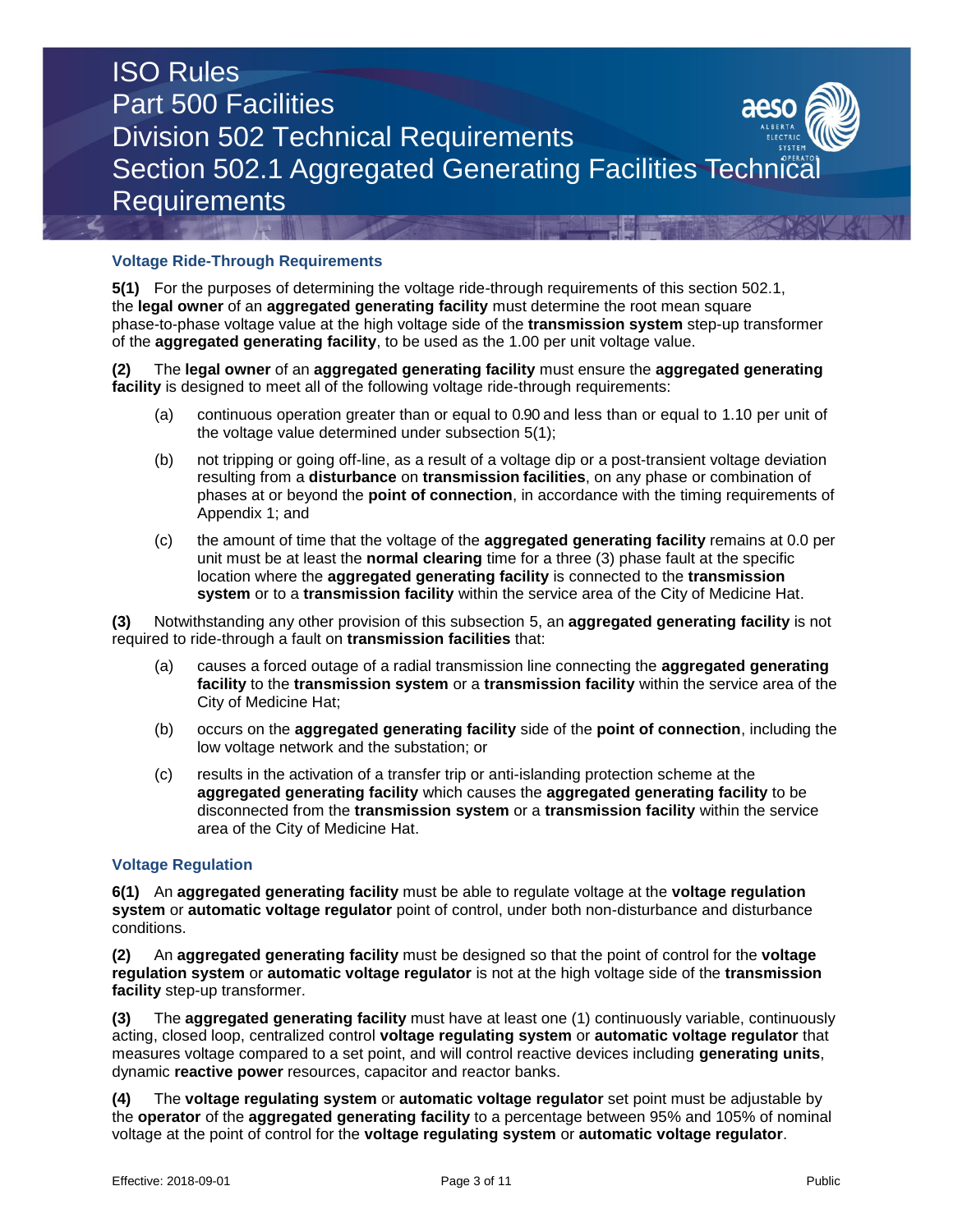

**(5)** The **voltage regulating system** or **automatic voltage regulator** must operate in a voltage set point control mode to the exclusion of any other modes.

**(6)** The **voltage regulating system** or **automatic voltage regulator** must measure voltage that represents the overall voltage response of the **aggregated generating facility**.

- **(7)** The **voltage regulating system** or **automatic voltage regulator** must be capable of:
	- (a) adjustable gain, or reactive droop compensation adjustable from 0% to 10%; and
	- (b) reactive current compensation to compensate for any step-up transformers connected to the **transmission system** or a **transmission facility** within the service area of the City of Medicine Hat.

**(8)** The combined settings of the **voltage regulating system** or **automatic voltage regulator** must be able to achieve a steady state voltage regulation of +/- 0.5% of the voltage controlled by the **voltage regulating system** or **automatic voltage regulator**.

**(9)** The **ISO** must specify in the functional specification for the **aggregated generating facility** whether the reactive current compensation in the **voltage regulating system** or **automatic voltage regulator** must be implemented.

**(10)** The **voltage regulating system** or **automatic voltage regulator** must be calibrated such that a change in **reactive power** will achieve 95% of its final value, no sooner than zero point one (0.1) seconds and no later than one (1) second following a step change in voltage.

**(11)** When the **voltage regulation system** or **automatic voltage regulator** requires the switching of a shunt reactive device, the switching operation must be delayed by ten (10) seconds.

# **Frequency and Speed Governing Requirements**

**7(1)** An **aggregated generating facility** must have a continuously acting **governor system**, which must be designed:

- (a) to be continuously in service, free to respond to frequency changes and controlling the response to frequency changes while the **aggregated generating facility** is connected to the **transmission system** or a **transmission facility** within the service area of the City of Medicine Hat and is producing any **real power** as measured at the **collector bus**;
- (b) with a droop setting equal to or greater than 3% but less than or equal to 5%;
- (c) with a deadband, intentional plus unintentional, not exceeding plus or minus 0.036 Hz;
- (d) not to have an intentional time delay added to the control system;
- (e) with the capability of manual setpoint adjustments within a range of 59.4 Hz and 60.6 Hz;
- (f) to continuously monitor the frequency of the electric system or the speed of a synchronous **generating unit** at a sample rate of at least twenty (20) samples per second; and
- (g) with a resolution of at least 0.004 Hz.

**(2)** The **governor system** must override any power limits in effect at the time of the frequency excursion but only while the frequency remains outside of the deadband.

**(3)** An **aggregated generating facility** must be designed not to trip for under-frequency and overfrequency deviations for the minimum time frames as set out in Appendix 2.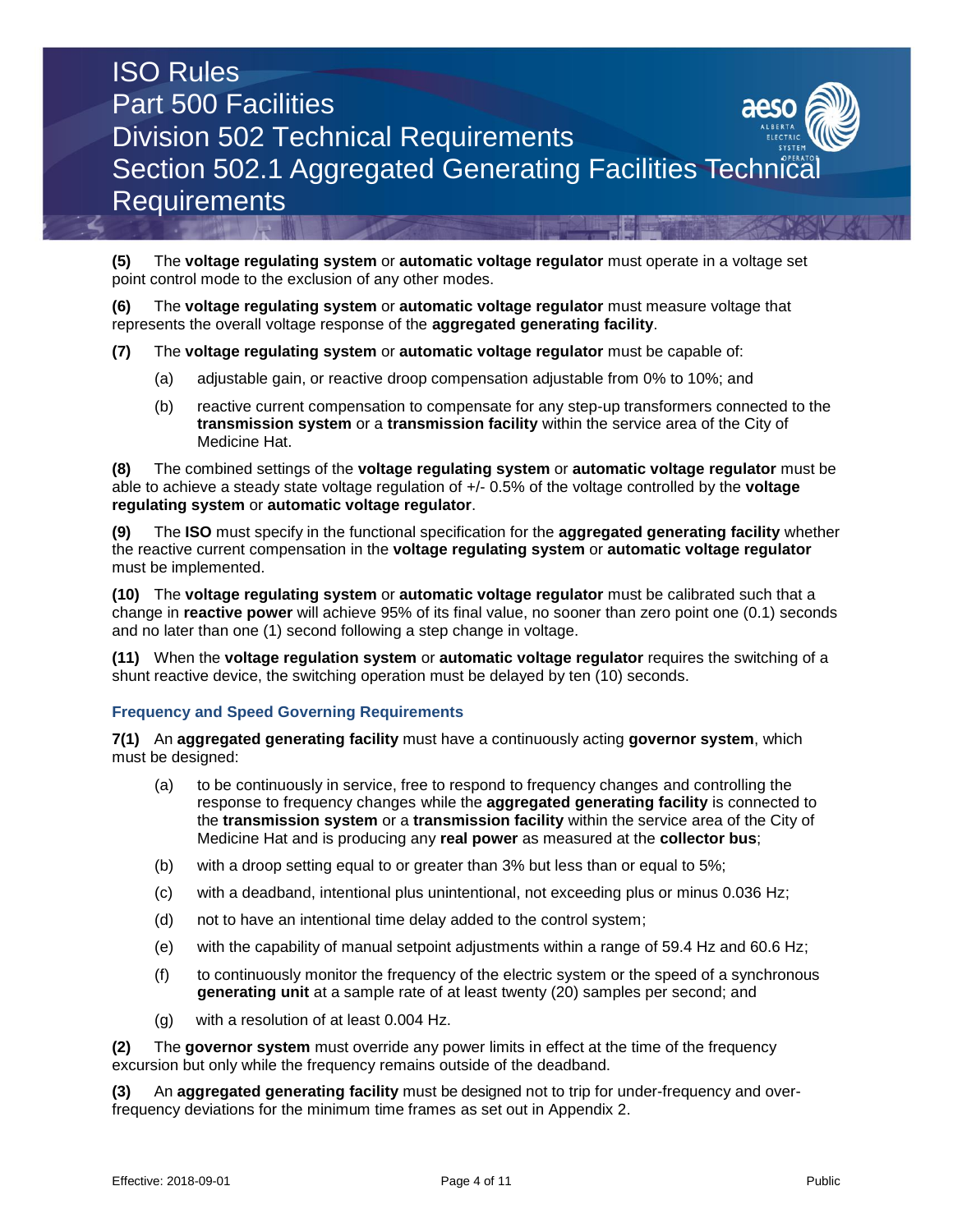**(4)** Notwithstanding subsection 7(3), an **aggregated generating facility** that trips off in a shorter period than the minimum time set forth in Appendix 2 must have binding and firm arrangements to automatically and simultaneously trip off an amount of load in MW on the **interconnected electric system** equal to the anticipated generation loss in MW, at comparable frequency levels.

# **WECC Stability Control Requirements for an Aggregated Generating Facility Consisting of Directly Coupled Asynchronous Generating Units or Decoupled Generating Units**

**8** If any **WECC** standards or policies specify the use of a power system stabilizer or similar functionality for an **aggregated generating facility** consisting of directly coupled asynchronous **generating units** or decoupled **generating units**, then based on those standards or policies the **ISO** may, by written notice to the **legal owner**, require an **aggregated generating facility** consisting of directly coupled asynchronous **generating units** or decoupled **generating units** to use such a power system stabilizer.

# **WECC Stability Control Requirements for an Aggregated Generating Facility Consisting of Directly Coupled Synchronous Generating Units**

**9(1)** The **legal owner** of an **aggregated generating facility** consisting of directly coupled synchronous **generating units** and with a **maximum authorized real power** greater than 67.5 MW must install power system stabilizers.

**(2)** Notwithstanding subsection 9(1), a power system stabilizer is not required to be installed on an **aggregated generating facility** consisting of directly coupled synchronous **generating units** if the closed loop phase lag between the **aggregated generating facility** voltage at the **collector bus** and the **automatic voltage regulator** reference input is greater than 135 degrees.

**(3)** Any pumped storage **aggregated generating facility** consisting of directly coupled synchronous **generating units** must be equipped with a power system stabilizer and be capable of operating in the pump mode while connected to the **transmission system** or a **transmission facility** in the service area of the City of Medicine Hat, and if the power system stabilizer does not produce negative damping, then the power system stabilizer must be designed to be in service in the pump mode.

- **(4)** A power system stabilizer must:
	- (a) be designed to be in continuous operation while the **aggregated generating facility** consisting of directly coupled synchronous **generating units** is on-line, except for when the **aggregated generating facility** consisting of directly coupled synchronous **generating units** is producing less **real power** than its design limit for effective power system stabilizer operation;
	- (b) be reviewed and retuned if any **automatic voltage regulator** response parameters for the **aggregated generating facility** consisting of directly coupled synchronous **generating units** are modified;
	- (c) be either:
		- (i) a dual input integral of accelerating **real power** type; or
		- (ii) a single input speed or frequency type;
	- (d) provide a compensated frequency response of the excitation system and the **aggregated generating facility** consisting of directly coupled synchronous **generating units** such that, through the frequency range from 0.1 Hz to 1.0 Hz, the phase shift will not exceed plus or minus 30 degrees;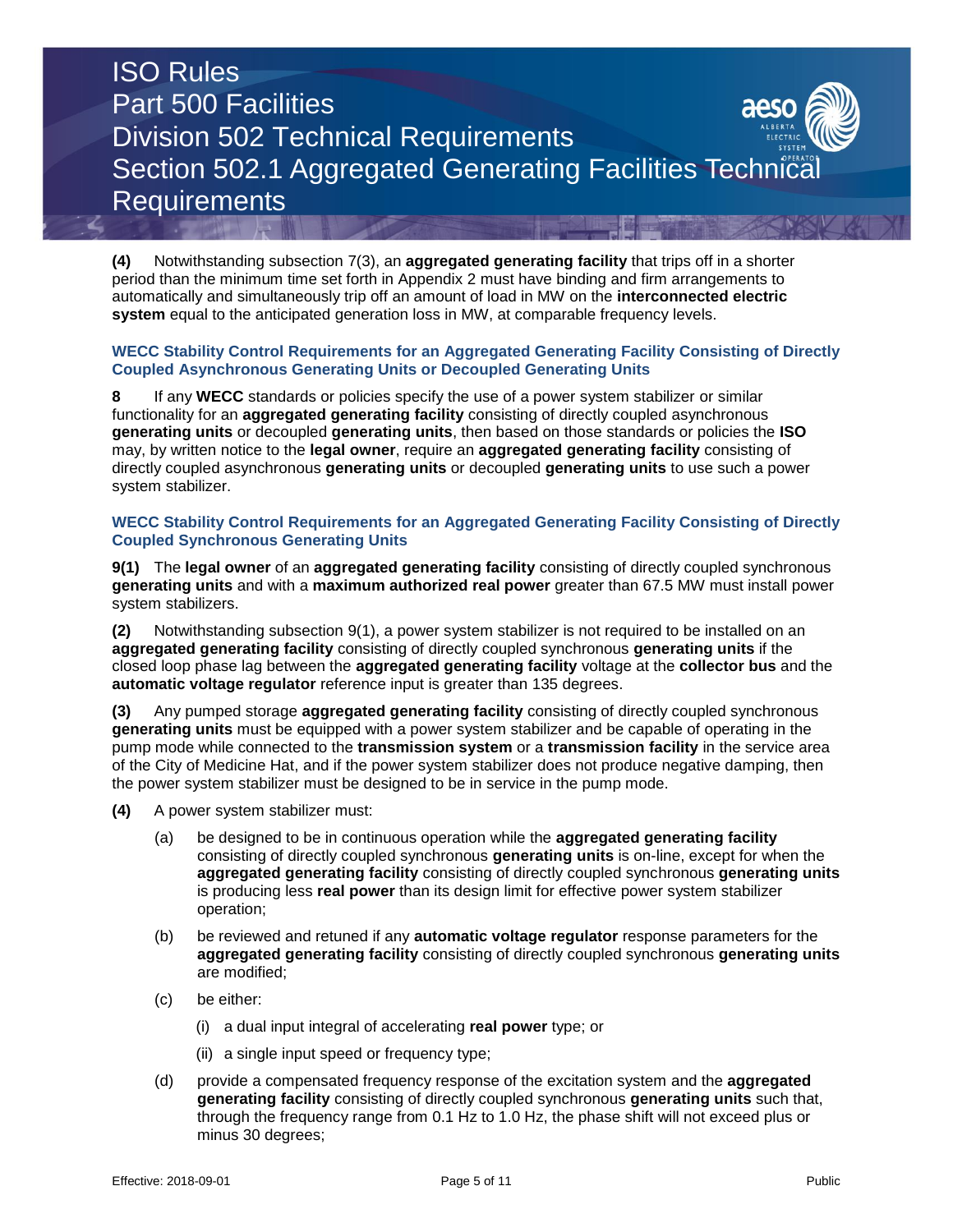

- (e) be capable of output limits between plus or minus 5% of the operating voltage value submitted under subsection 4(1);
- (f) have the gain set to provide a gain margin of no less than 6 dB and no more than 10 dB; and
- (g) have the washout time constant set as low as possible while maintaining the compensated phase criteria.

# **(5)** A power system stabilizer of the **real power** type is prohibited for an **aggregated generating facility** consisting of directly coupled synchronous **generating units**.

**(6)** The use of a single power system stabilizer for an **aggregated generating facility** consisting of directly coupled synchronous **generating units** must be approved by the **ISO** and detailed in the functional specification for the **aggregated generating facility**.

# **Transmission Facility Step-Up Transformer**

**10(1)** The voltage ratio, tap changer type, range and step size specifications for the transmission step-up transformer of an **aggregated generating facility** must be such that the **maximum authorized real power** and **reactive power** requirements specified in subsections 3 and 4 are fully available throughout the operating voltage range documented in the functional specification for the **aggregated generating facility**.

**(2)** The connection of a **generating unit** step-up transformer, **transmission facility** step-up transformer or any combination of the two (2) transformers for an **aggregated generating facility** must be designed to provide:

- (a) a favorable circuit to block the transmission of harmonic currents; and
- (b) isolation of **transmission facilities** and **generating unit** side ground fault current contributions.

**(3)** An **aggregated generating facility** must utilize an effectively grounded wye connection on the high side of the **transmission facility** step up transformer.

# **Fault Interrupting Devices**

**11(1)** An **aggregated generating facility** must be designed to:

- (a) account for the fault contributions from both the **transmission facilities** and the **aggregated generating facility**; and
- (b) have fault interrupting and momentary withstand ratings that are adequate to meet the maximum expected fault levels, with a margin for future anticipated fault levels as approved by the **ISO** in the functional specification for the **aggregated generating facility**.
- **(2)** An **aggregated generating facility** must not use high voltage fuses at 60 kV or higher.

# **Aggregated Generating Facility Disconnection**

**12(1)** An **aggregated generating facility** must have systems, controls and related procedures to electrically disconnect the **aggregated generating facility** from the **transmission system** or a **transmission facility** within the service area of the City of Medicine Hat either at:

- (a) the **point of connection**;
- (b) the **collector bus** feeder breakers; or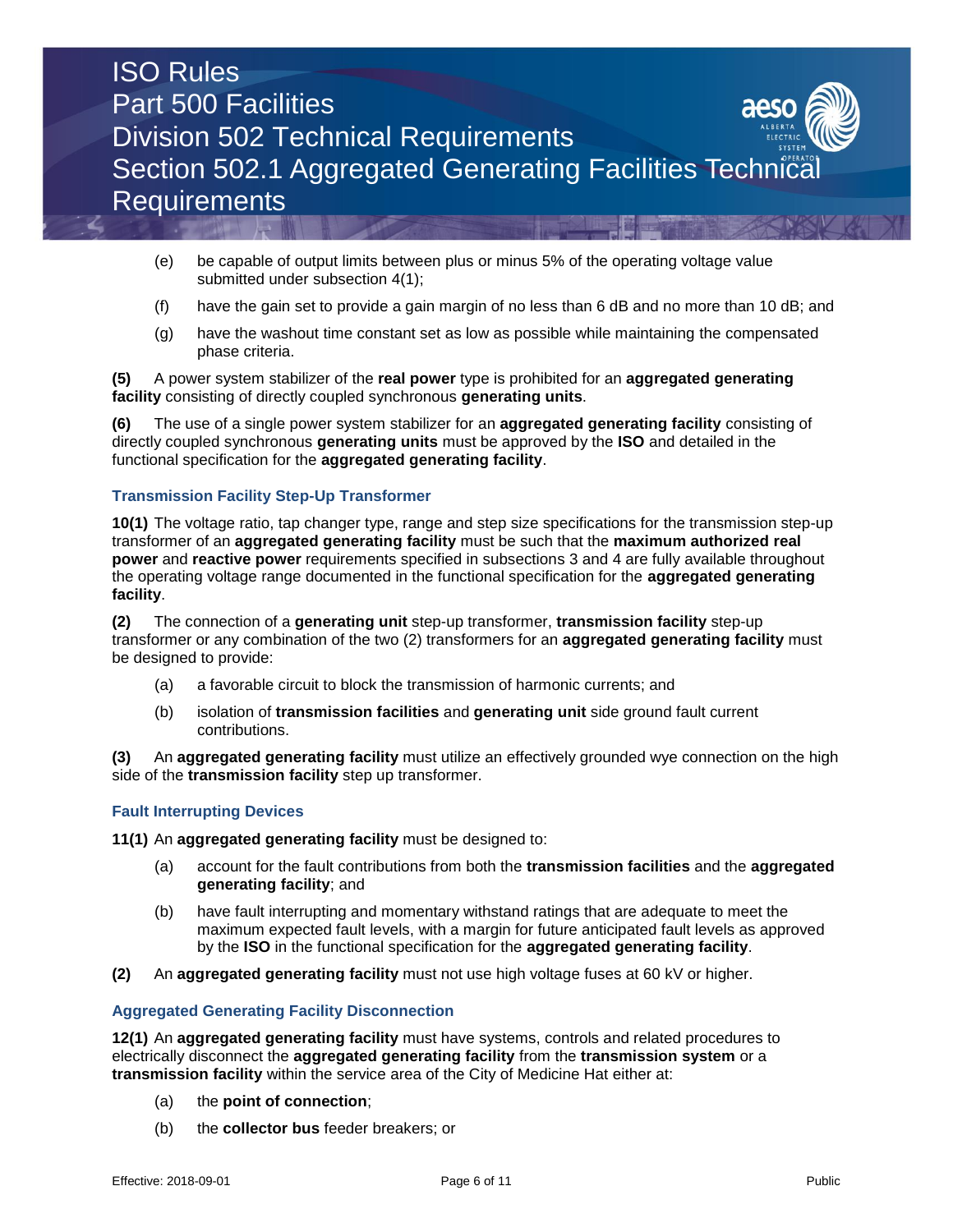

# (c) both;

as documented in the functional specification, after consultation between the **legal owner** of the **aggregated generating facility** and the **legal owner** of the applicable **transmission facility**.

**(2)** An **aggregated generating facility** connecting to a **transmission facility** must provide the functionality and remote control capabilities to enable the **operator** of the **transmission facility** to open or trip any connecting breaker either at the **point of connection** or any **collector bus** feeder breakers, as applicable.

#### **Isolating Devices**

**13(1)** An **aggregated generating facility** must be designed with manually operable isolation switches at all points of isolation, as documented in the functional specification, after consultation between the **legal owner** of the **aggregated generating facility** and the **legal owner** of the applicable **transmission facility**.

**(2)** The isolation switches must permit visual verification of electrical isolation and have the capability of being locked open with multiple locks.

#### **Aggregated Generating Facility Power Quality**

**14(1)** An **aggregated generating facility** must be designed to meet the following power quality requirements at the **point of connection**:

- (a) the voltage must:
	- (i) be in compliance with the specifications set out in the version of the *International Electrotechnical Commission 61000-3-*7*, Electromagnetic compatibility (EMC) – Part 3-7: Limits - Assessment of emission limits for the connection of fluctuating installations to MV, HV and EHV power systems* that is in effect as of the date the **ISO** first approves the functional specification for the **aggregated generating facility** connection project; and
	- (ii) be in compliance with the short and long term flicker limits as set out in the following Table 1:

| <b>Planning Levels</b> |
|------------------------|
|                        |
|                        |

**Table 1 Short and Long Term Flicker Limits** 

where:

P<sub>st</sub> is the magnitude of the resulting short term flicker level for the considered aggregation of flicker sources (probabilistic value); and

 $P_{\text{It}}$  is the magnitude of the resulting long term flicker level for the considered aggregation of flicker sources (probabilistic value);

and

(iii) meet the: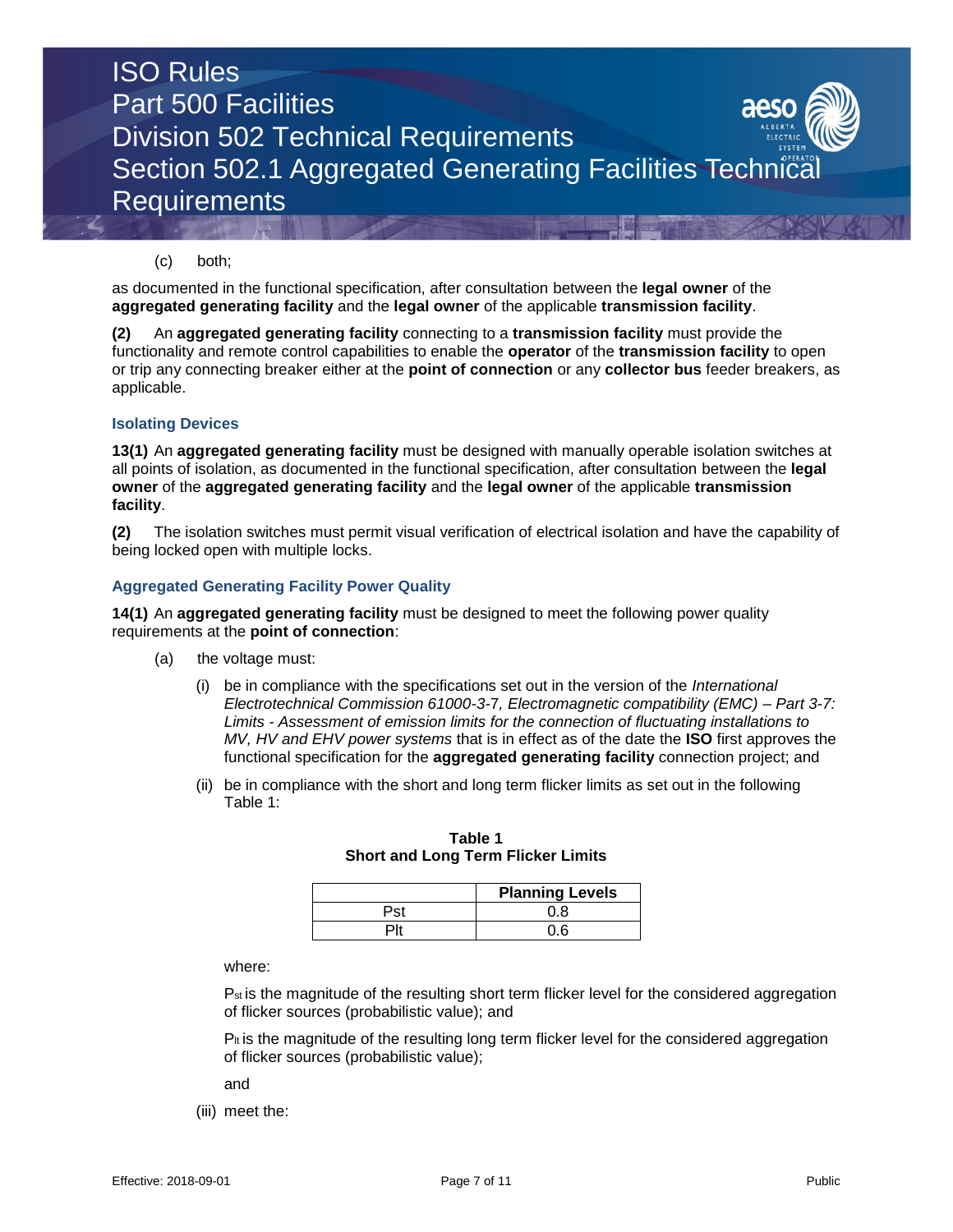

- (A) 99% probability weekly value for Pst; and
- (B) 95% probability weekly value for  $P_{lt}$

based on a measurement period of one (1) calendar week of normal operation of the **aggregated generating facility**;

- (b) the **aggregated generating facility** must be in compliance with the specifications set out in the version of the *IEEE Standard 519, Recommended Practices and Requirements for Harmonic Control in Electrical Power Systems – Section 11* that is in effect as of the date the **ISO** first approves the functional specification for the **aggregated generating facility** connection project; and
- (c) the **aggregated generating facility** must not introduce any resonance into the **transmission facility**, including self-excitation of induction machines, transformer ferroresonance, resonant effects of capacitor additions and the capacitance of the cables of the **aggregated generating facility**.

#### **Grounding**

**15** An **aggregated generating facility** must be designed to operate within a **transmission system**  that operates as an effectively grounded system.

#### **Lightning and Other Surge Protection**

**16(1)** An **aggregated generating facility** must be equipped with surge protection for any associated substation equipment.

**(2)** The surge protection referred to in this subsection 16(1) must operate under the following conditions:

- (a) lightning, including the average ground flash density level for the **aggregated generating facility** location;
- (b) switching surges;
- (c) neutral shifts;
- (d) **electrical islands**; and
- (e) temporary over-voltages.

**(3)** The surge protection referred to in subsection 16(1) must be compatible with the **transmission facility** connected to the **aggregated generating facility** to ensure coordination of insulation levels.

#### **Aggregated Generating Facility Synchrophasor Measurement**

**17(1)** The **legal owner** of an **aggregated generating facility** must install a synchrophasor measurement system on the **aggregated generating facility** in accordance with this subsection 17.

- **(2)** Synchrophasor measurements must take place at the following points:
	- (a) all three (3) phase-to-ground voltages at each **collector bus** of the **aggregated generating facility**;
	- (b) all three (3) phase currents for each **transmission facility** step-up transformer on the low voltage side of the **aggregated generating facility**; and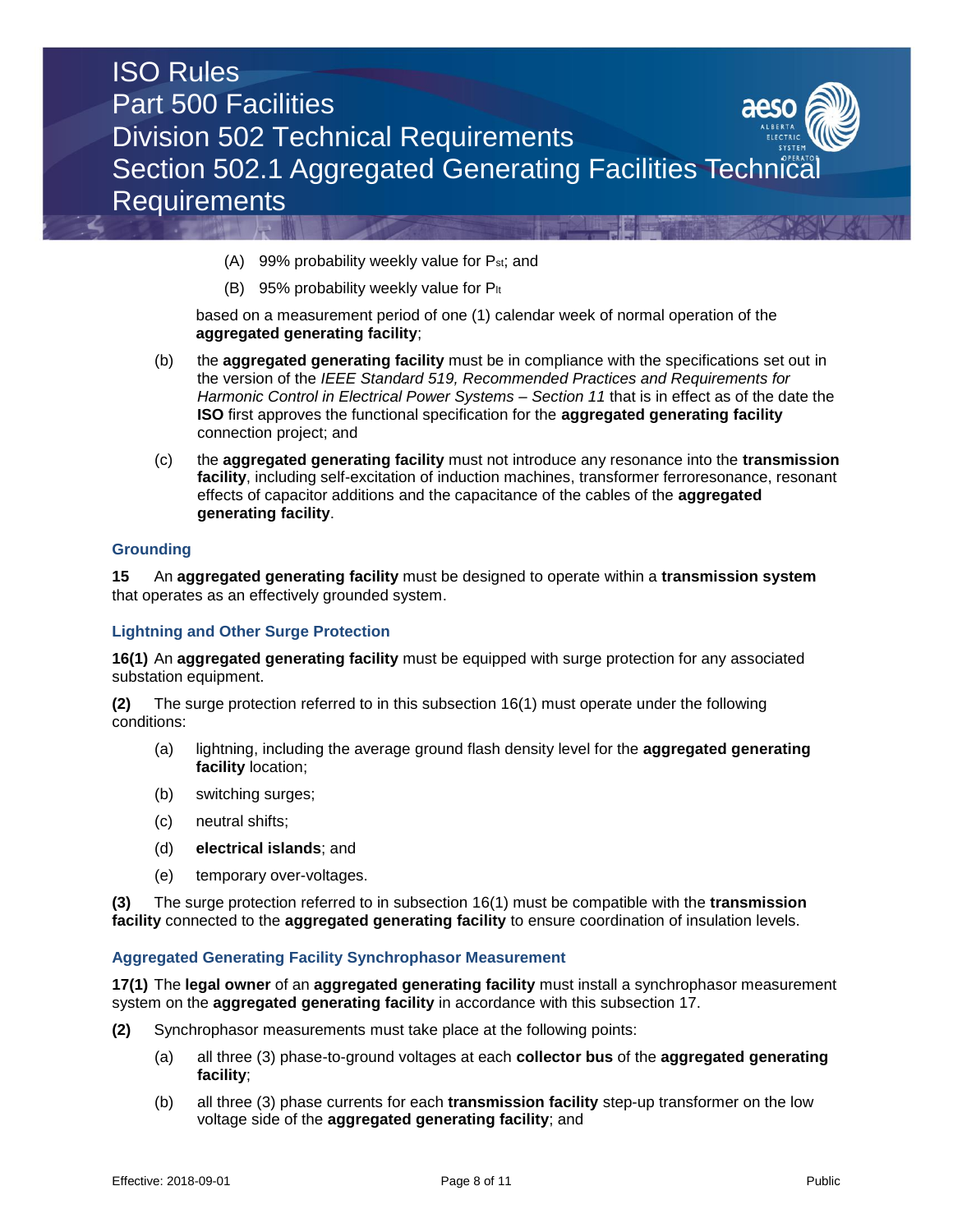

(c) all three (3) phase-to-ground voltages and currents at each **point of connection** of the **aggregated generating facility**.

**(3)** The **legal owner** of an **aggregated generating facility** must design a synchrophasor measurement system that is capable of downloading and retaining a record of the measurements set out in subsection 17(2) for a period of not less than one (1) calendar year from the date of the initial recording unless the **ISO** indicates otherwise in the functional specification for the **aggregated generating facility**.

# **Appendices**

Appendix 1 – *Voltage Ride-Through Requirements for Aggregated Generating Facilities*

Appendix 2 – *Trip Settings of Off-Nominal Frequency Protective Relays*

# **Revision History**

| <b>Date</b> | <b>Description</b>                                                                                                                                                                                                                                                                                                                                                                                                                                                                                                                                                                                                                                                                                                                                                                                                                                                                                                                                                                                                                                                                                                   |
|-------------|----------------------------------------------------------------------------------------------------------------------------------------------------------------------------------------------------------------------------------------------------------------------------------------------------------------------------------------------------------------------------------------------------------------------------------------------------------------------------------------------------------------------------------------------------------------------------------------------------------------------------------------------------------------------------------------------------------------------------------------------------------------------------------------------------------------------------------------------------------------------------------------------------------------------------------------------------------------------------------------------------------------------------------------------------------------------------------------------------------------------|
| 2018-09-01  | Revised references to "wind aggregated generating facility" to "aggregated<br>generating facility"; revised Applicability section; removed operating requirements,<br>including testing post connection, modelling information, data and record<br>requirements and operator availability; removed real power and ramp rate<br>limitations and meteorological collection tower measurement devices and<br>availability requirements; added frequency and speed governing and record<br>retention period for synchrophasor measurement data requirements; revised<br>reactive power, voltage ride through, voltage regulation, WECC stability control,<br>disconnection, power quality and lightning surge protection requirements; clarified<br>subsection 5(2)(a); revised Appendix 1 to apply to both wind and solar aggregated<br>generating facilities and clarified voltage ride-through requirements for 1.10 per unit<br>of the voltage value; removed Appendix 2, Reactive Power Capability; and revised<br>Appendix 3, Trip Settings of Off-Nominal Frequency Protective Relays and moved<br>to Appendix 2. |
| 2015-04-01  | Subsections 25(4) and (5) were added to increase the accuracy of the wind power<br>forecast by requiring the current and planned available capability.                                                                                                                                                                                                                                                                                                                                                                                                                                                                                                                                                                                                                                                                                                                                                                                                                                                                                                                                                               |
| 2015-03-27  | Replaced "effective date" with the initial release date in sections 1(1)(b), 3 and 13;<br>and replaced the word "Effective" in the Revision History to "Date".                                                                                                                                                                                                                                                                                                                                                                                                                                                                                                                                                                                                                                                                                                                                                                                                                                                                                                                                                       |
| 2014-07-02  | In subsection 7(11) deleted reference to "aggregated generation facilities" and<br>replaced it with "aggregated generating facilities"; in subsection 25(2)(a)(ii) deleted<br>the period at the end and replaced it with a semicolon and the word "and"; in<br>subsection 29(3) deleted the words "two (2) year" and replaced it with "two-year";<br>and deleted references to "forced outage" and replaced it with "automatic forced<br>outage".                                                                                                                                                                                                                                                                                                                                                                                                                                                                                                                                                                                                                                                                    |
| 2013-09-24  | Updated to remove bolding on the term "power system stabilizer".                                                                                                                                                                                                                                                                                                                                                                                                                                                                                                                                                                                                                                                                                                                                                                                                                                                                                                                                                                                                                                                     |
| 2011-12-01  | Initial Release.                                                                                                                                                                                                                                                                                                                                                                                                                                                                                                                                                                                                                                                                                                                                                                                                                                                                                                                                                                                                                                                                                                     |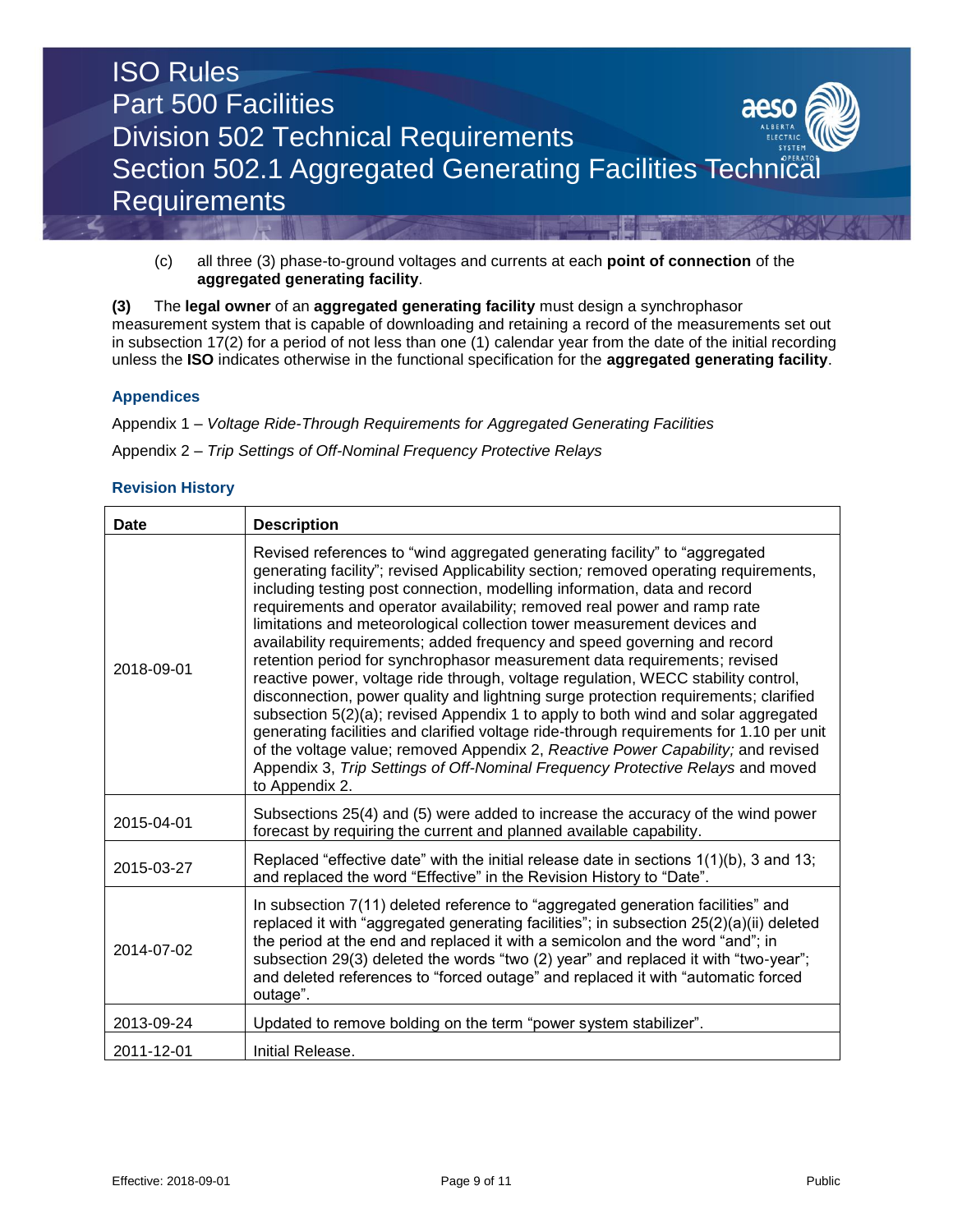# **Appendix 1 – Voltage Ride-Through Requirements for Aggregated Generating Facilities**

| <b>High Voltage Ride Through Duration</b> |                      | Low Voltage Ride Through Duration |                      |
|-------------------------------------------|----------------------|-----------------------------------|----------------------|
| Voltage (per unit)                        | Time (seconds)       | Voltage (per unit)                | Time (seconds)       |
| $\geq 1.200$                              | Instantaneous trip   | < 0.45                            | 0.15                 |
| $\geq 1.175$                              | 0.20                 | < 0.65                            | 0.30                 |
| $\geq 1.15$                               | 0.50                 | < 0.75                            | 2.00                 |
| > 1.10                                    | 1.00                 | < 0.90                            | 3.00                 |
| $\leq 1.10$                               | Continuous operation | $\geq 0.90$                       | Continuous operation |